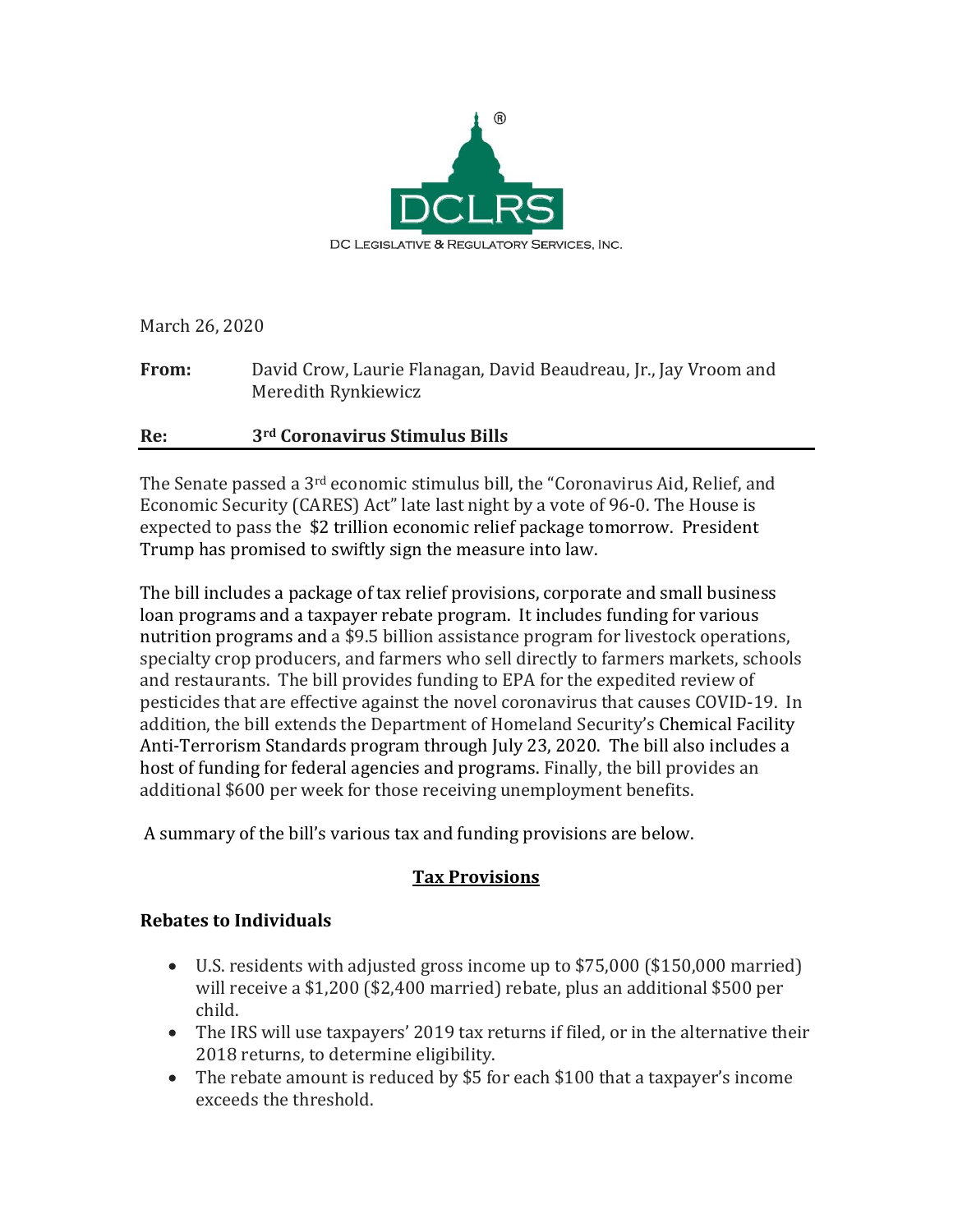• Taxpayers with incomes exceeding \$99,000 (\$146,500 for head of household filers with one child, and \$198,000 for joint filers with no children) will not receive a rebate.

# **Employee Retention Credit**

- An eligible employer receives a refundable credit for up to 50 percent of qualified wages for each calendar quarter.
- The maximum amount of qualified wages per employee that may be taken into account for all calendar quarters is \$10,000.
- The credit is first allowed against the tax imposed by section 3111(a) or 3221(a), and then any credit in excess of such payroll tax liability will be treated as an overpayment and refunded to the eligible employer under sections 6402(a) and 6413(b).
- Defines as "eligible employer: as an employer (other than an employer receiving a business interruption loan) that conducted an active trade or business during calendar year 2020 and:
	- o The operation of that business was fully or partially suspended by governmental order due to the coronavirus (COVID-19) during such calendar quarter; or
	- o The calendar quarter falls between the first calendar quarter beginning after 2019 in which the business has suffered a more than 50% drop in gross receipts as compared to the same calendar quarter for the prior year and the first subsequent calendar quarter in which the business's gross receipts are at least 80% as compared to the same calendar quarter for the prior year.  $\sum_{s \in \mathbb{N}}$
- An employer that receives a small business interruption loan is not an  $\sum_{s \in P}$ eligible employer.
- The bill defines qualified wages based on employer size.
	- $\circ$  For employers with 100 or less full-time equivalent employees, they may take into account all wages paid to employees during the relevant period.
	- o For employers with more than 100 full-time equivalent employees, they may only take into account wages paid to employees who are not providing services during the relevant period, and such wages taken into account shall not exceed the amount they would have been paid previously.
	- o Qualified wages include any qualified health plan expenses allocable to such other qualified wages, but does not include wages taken into account under the paid sick leave and family and medical leave credit provisions of the Families First Coronavirus Response Act.
	- o Persons treated as a single employer under section 52(a) or (b) (relating to the work opportunity tax credit) or section 414(m) or (o) (relating to certain employee benefit plans) are treated as a single employer for purposes of the credit.  $\frac{1}{25}$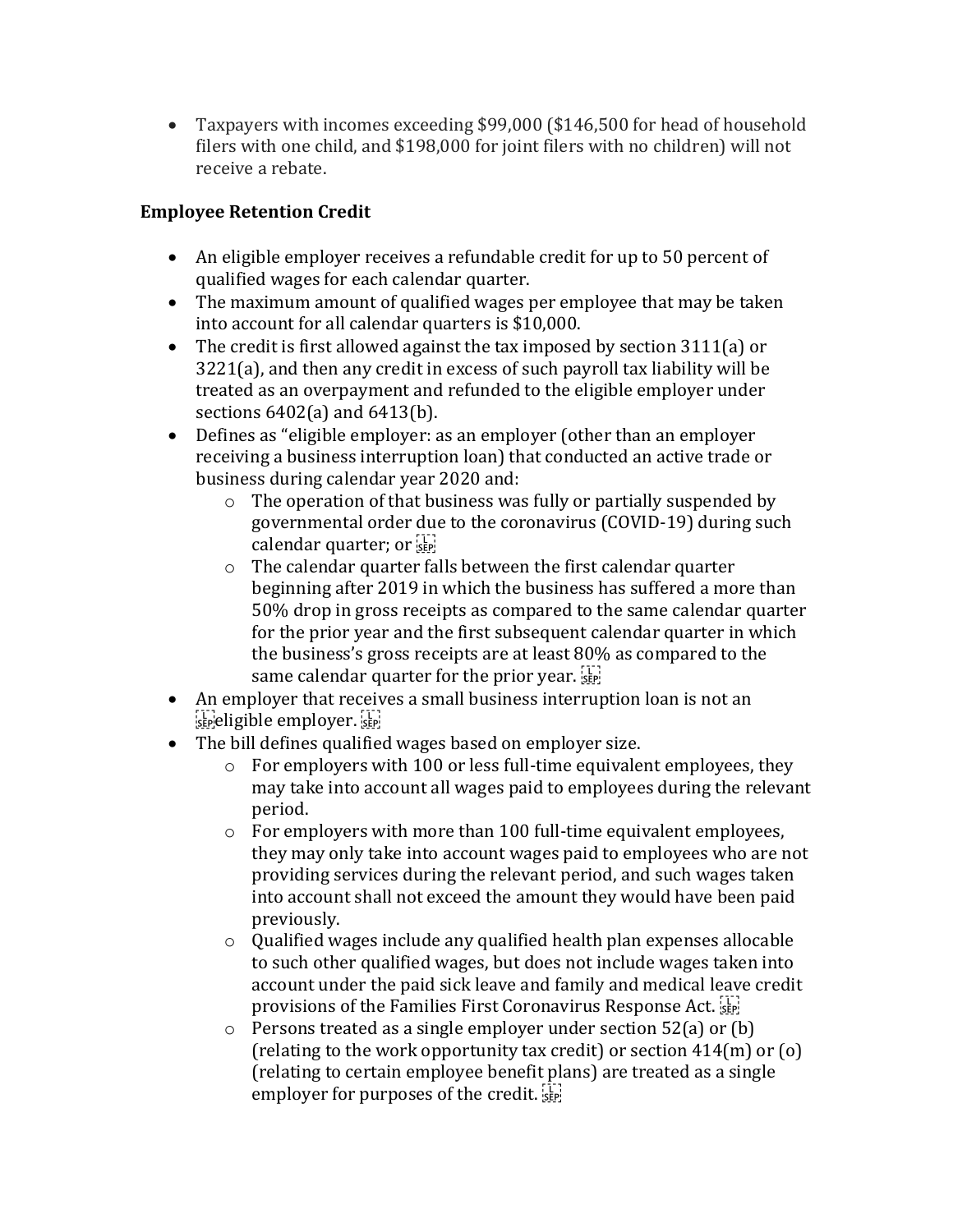- Tax-exempt organizations may be eligible for these credits in certain cases, but governmental entities are not.
- The credit only applies to wages paid after March 12, 2020 and before December 31, 2020.

# **Deferral of Certain Payroll Taxes**

- An employer's share of social security taxes (and Railroad Retirement Act taxes) from the effective date through the remainder of 2020 is deferred and is due 50% on December 31, 2021 and 50% on December 31, 2022.
- There will be no interest or penalties associated with these payment dates.

# **Net Operating Losses**

- The Tax Cuts and Jobs Act (TCJA) eliminated net operating loss (NOL) carrybacks and generally restricted the deduction of NOLs to 80% of taxable income.
- The bill allows a five-year NOL carry back for losses incurred in tax years beginning in 2018, 2019 and 2020. Also, for taxable years beginning before 2021, a taxpayer would be permitted to deduct 100% of loss carry forwards and carry backs.
- For taxable years beginning after 2020, a taxpayer would be permitted to deduct 100% of loss carry forwards from years beginning before 2018, but loss carry forwards from years beginning after 2017 would remain subject to the 80% of taxable income limitation.

# **Loss Limitation for Non-Corporate Taxpayers**

• The TCJA imposed a limitation on certain "excess business losses" under section 461(l)(1)(B). The bill delays the applicability date of the section 461(l)(1)(B) excess business loss limitation applicable to non-corporate taxpayers from tax years beginning after December 31, 2017 to tax years beginning after December 31, 2020, along with some technical corrections.

# **Interest Limitation**

- Under the TCJA, the deduction for net business interest expense is generally limited to 30 percent of adjusted taxable income (ATI).
- The bill modifies the section 163(j) interest limitation in two ways:
	- o The limitation would be increased to 50 percent (rather than 30 percent) of ATI for taxable years beginning in 2019 and 2020; and
	- o For taxable years beginning in 2020, the taxpayer would be able to determine its interest limitation by using its ATI from 2019 (rather than 2020).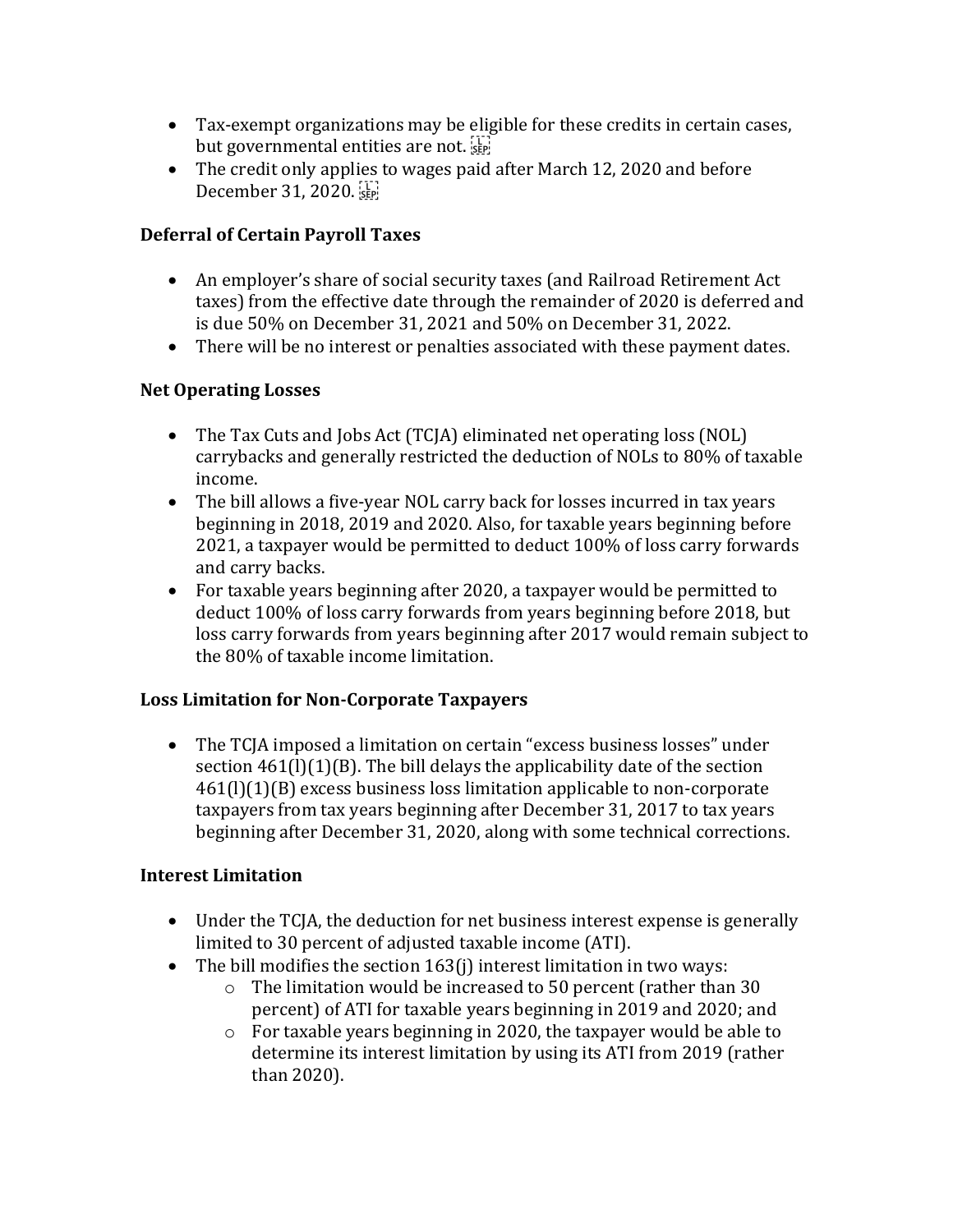# **Acceleration of Alternative Minimum Tax (AMT) Credits**

- The TCJA repealed the corporate AMT and allowed taxpayers the use of all remaining AMT credits over a four-year period beginning in 2018.
- The bill accelerates the use of remaining AMT credits by allowing taxpayers to apply the entire refundable credit amount in tax years beginning in 2018 and 2019. Taxpayers may make an election to take the entire refundable credit amount in 2018.
- The provision also provides that any application for refund of an amount pursuant to such election should be processed within 90 days of the date the claim is filed.  $\sum_{s \in \mathbb{R}^n}$

# **Qualified Improvement Property**

• The bill includes a technical correction treating "qualified improvement" property" as 15-year property, making the property eligible for immediate expensing.

# **Increase of Charitable Contribution Limitation**

- A percentage of taxable income limitation is imposed on the total amount of charitable contributions that a corporation or individual can deduct in a given taxable year.
- For charitable contributions paid in cash in 2020, the bill increases the percentage income limitation for corporations (from 10 percent) to 25 percent of taxable income and suspends the limitation entirely for individuals.
- Contributions to private foundations or donor advised funds do not qualify for the increased limitation.
- The limitation on business contributions of food inventory is increased from 15% to 25%.

# **Exclusion for Employer Payments of Student Loans**

- The bill excludes from gross income up to \$5,250 paid by an employer to an employee for the principal or interest on a qualified education loan.
- This provision applies to payments made after enactment of the bill and before January 1, 2021. The employer may either directly pay the employee or the lender.

# **Temporary Abatement of Distilled Spirits Excise Tax for Use in Hand Sanitizer**

• Distilled spirits that are removed from a bonded premise during calendar year 2020 will not be subject to excise tax if used or contained in hand sanitizer in a manner consistent with FDA guidance related to the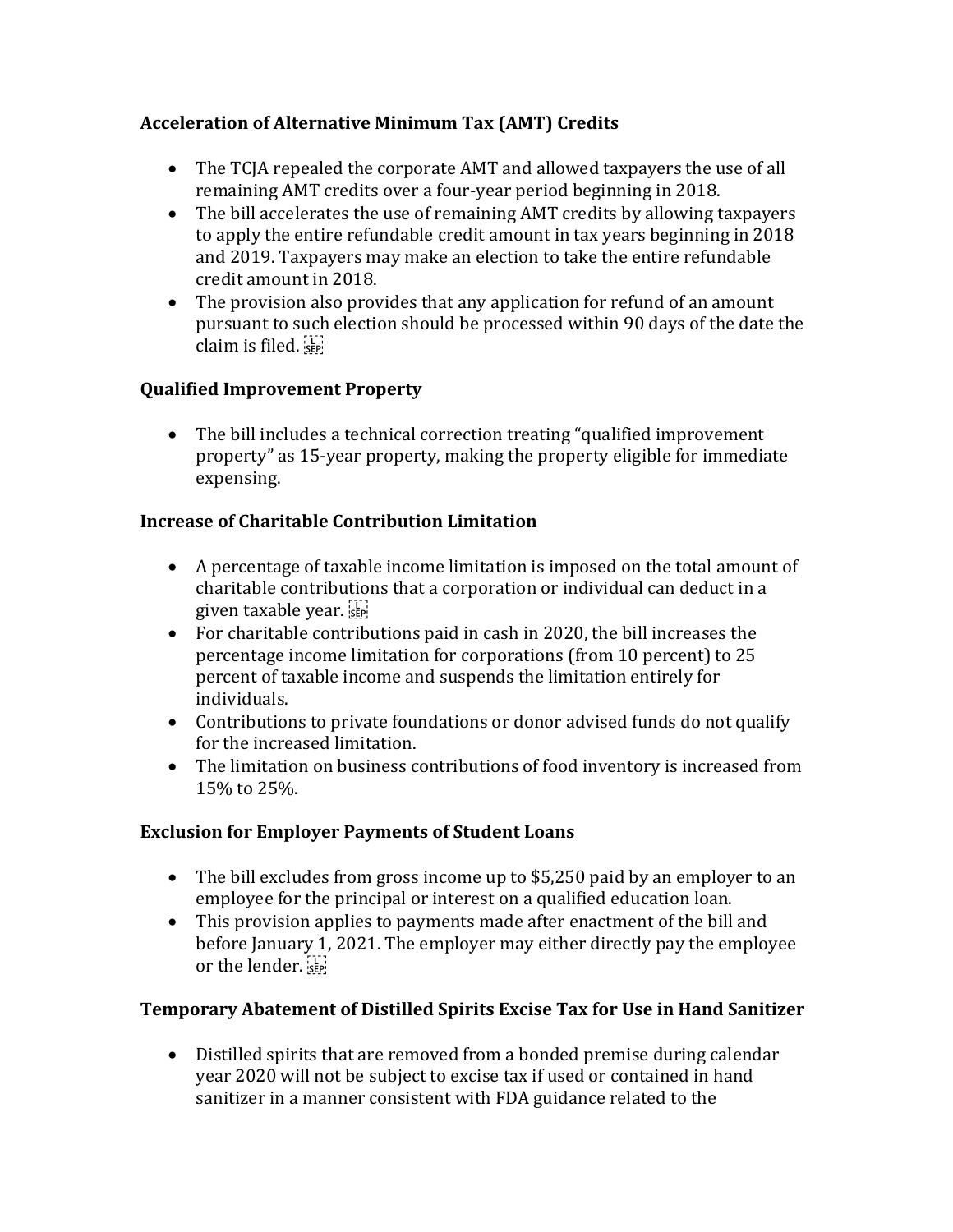coronavirus outbreak.

# **Single-Employer Plan Funding Rules**

- The bill provides companies with more time to meet their  $\sum_{s\in\mathbb{N}}$  funding obligations by delaying the due date for any contribution otherwise due under Code section 430(j) during 2020 until January 1, 2021. At that time, contributions that had been due earlier would be paid with interest (effective rate of interest for the plan) during the delay.
- A plan may elect to determine the applicability of benefit restrictions for the 2020 plan year based on the plan's funded status for the 2019 plan year to avoid restrictions due to declining returns.

# **Treasury Department Corporate Loans**

- \$25 billion for passenger air carriers, \$4 billion for cargo air carriers and \$17 billion for businesses that work in national security.
- \$454 billion for loans to businesses, states and municipalities.
- Businesses that receive loans may not issue dividends for up to a year after the loan is no longer outstanding, and must retain 90% of employment levels as of March 24, "to the extent practicable," through September 30. The loans also cannot exceed five years.
- There's a specific provision in the program for direct loans to mid-sized businesses, defined as between 500 and 10,000 employees, as well as nonprofit organizations, where no payments will be due for the first six months after the loan is issued.
- A congressional oversight commission will monitor how the money is spent.

# **Small Business Administration Loans and Programs**

# **Paycheck Protection Program (PPP)**

- Includes nearly \$350 billion to create a PPP that will provide small businesses and other entities with zero-fee loans of up to \$10 million.
- Up to 8 weeks of average payroll and other costs will be forgiven if the business retains its employees and their salary levels.
- Principal and interest is deferred for up to a year and all borrower fees are waived.
- The bill requires the SBA Administrator to set a cap on how much a bank can earn to process loan applications and prioritize underserved borrowers, including those in rural communities, minorities, women and veterans.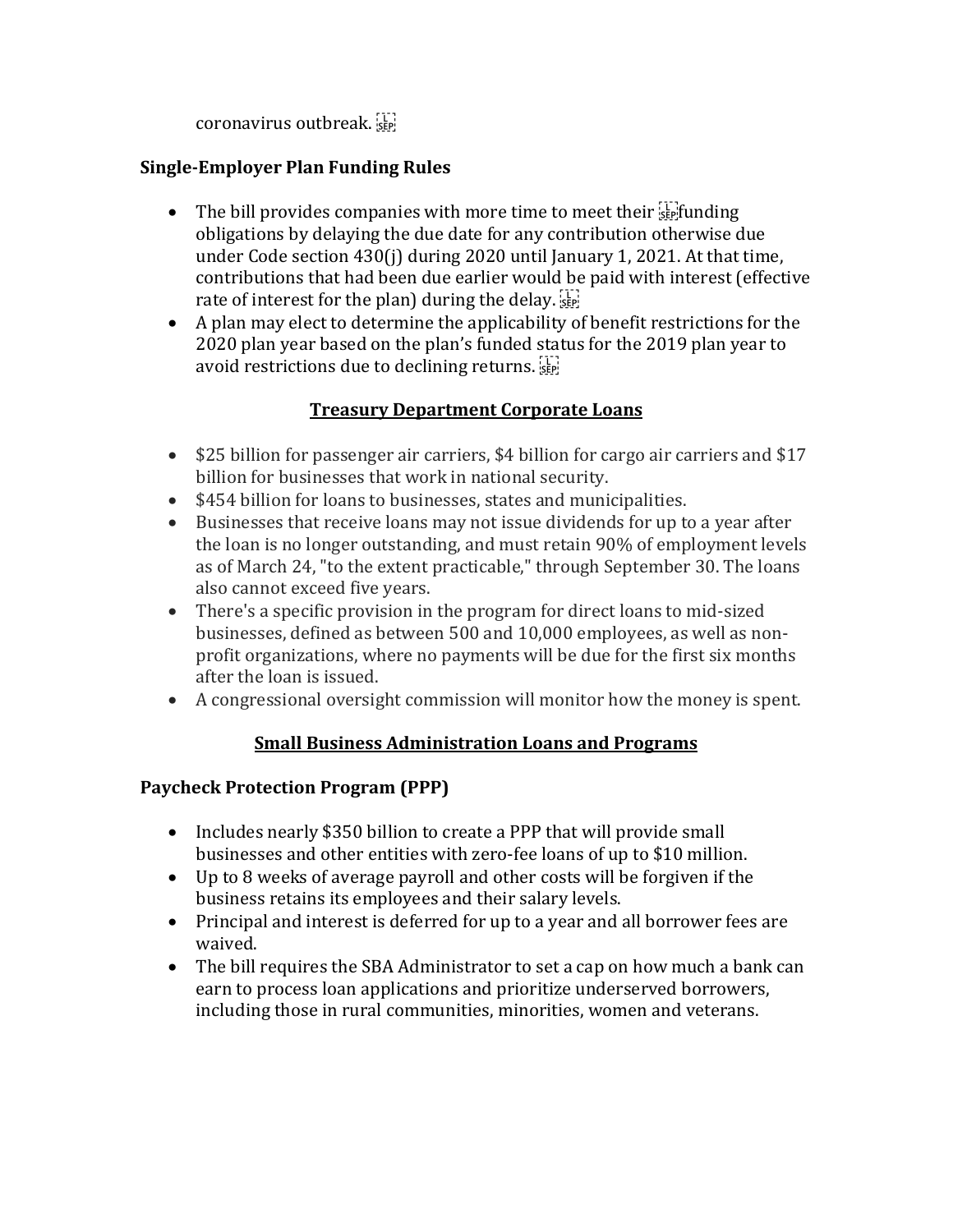### **Emergency Economic Injury Grants**

- \$10 billion in funding to provide advances of \$10,000 to small businesses and nonprofits that apply for an SBA economic injury disaster loan (EIDL) within three days of applying for the loan.
- EIDLs are loans of up to \$2 million that carry interest rates up to 3.75% for companies and up to 2.75 percent for nonprofits, as well as principal and interest deferment for up to 4 years. The loans may be used to pay for expenses that could have been met had the disaster not occurred, including payroll and other operating expenses.
- The EIDL grant does not need to be repaid, even if the grantee is subsequently denied an EIDL, and may be used to provide paid sick leave to employees, maintaining payroll, meet increased production costs due to supply chain disruptions, or pay business obligations, including debts, rent and mortgage payments. Eligible grant recipients must have been in operation on January 31, 2020.
- The grant is available to small businesses, private nonprofits, sole proprietors and independent contractors, tribal businesses, as well as cooperatives and employee-owned businesses.
- A business that receives an EIDL between January 31, 2020 and June 30, 2020 as a result of a COVID-19 disaster declaration is eligible to apply for a PPP loan or the business may refinance their EIDL into a PPP loan. In either case, the emergency EIDL grant award of up to \$10,000 would be subtracted from the amount forgiven in the Paycheck Protection Plan.

# **Debt Relief for Existing and New SBA Borrowers**

- \$17 billion in funding to provide immediate relief to small businesses with standard SBA 7(a), 504, or microloans. Under this provision, SBA will cover all loan payments for existing SBA borrowers, including principal, interest, and fees, for six months.
- This relief will also be available to new borrowers who take out an SBA loan within six months after the President signs the bill.
- The measure encourages banks to provide further relief to small business borrowers by allowing them to extend the duration of existing loans beyond existing limits; and enables small business lenders to assist more new and existing borrowers by providing a temporary extension on certain reporting requirements.
- While SBA borrowers are receiving the six months debt relief, they may apply for a PPP loan that provides capital to keep their employees on the job. The six months of SBA payment relief may not be applied to payments on PPP loans.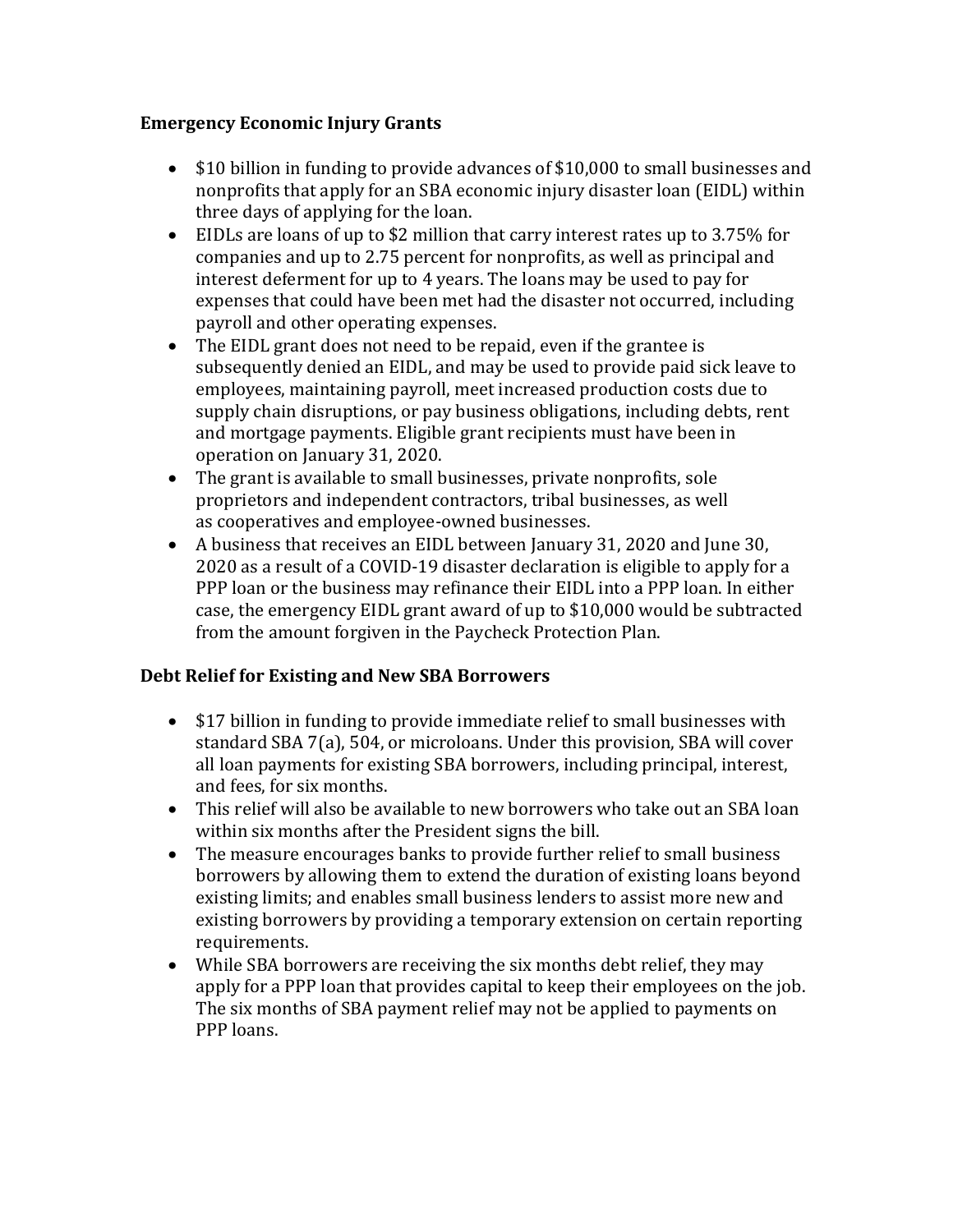### **Paid Leave for Government Contractors**

• Provides paid leave for employees working on small business contracts with the federal government.

### **Resources for Business Counseling Services**

- Provides \$275 million in grants to the nation's network of Small Business Development Centers (SBDCs), Women's Business Centers (WBCs), Minority Business Development Agency's Business Centers (MBDCs), to provide mentorship, guidance and expertise to small businesses.
- Provides funds for the associations that represent SBDCs and WBCs to create a joint platform that consolidates information and resources related to COVID-19 in order to provide consistent, timely information to small businesses.

# **Other Funding Provisions**

### **Environmental Protection Agency**

- $\bullet$  \$2.41 million  $\frac{1}{2}$  for cleaning and disinfecting equipment and continuation of EPA programs
- \$1.5 million for expediting registration and other actions related to  $\sum_{s \in P}$  pesticides to address coronavirus.

# **Department of Agriculture (USDA)**

- \$9.5 billion in emergency COVID-19 response funding to support agricultural producers impacted by COVID-19, including producers of specialty crops, producers that supply local food systems, and livestock producers.
- \$15.8 billion in mandatory funding for the Supplemental Nutrition Assistance Program.
- \$8.8 billion for child nutrition programs.
- \$450 million for the Emergency Food Assistance Program (TEFAP), of which \$150 million could be used for costs associated with distribution.
- Allows the Commodity Credit Corporation to use as much as \$14 billion in previous funding to reimburse net realized losses.
- Supplemental funding for various USDA agencies to offset the cost of lost user fee revenues.
- \$1 billion in lending authority for the Business and Industry Loan Guarantee Program, which provides financing to business owners that might not be able to qualify for a loan on their own.
- \$100 million in grants for the costs of construction, improvement, or acquisition of facilities and equipment needed to provide broadband service in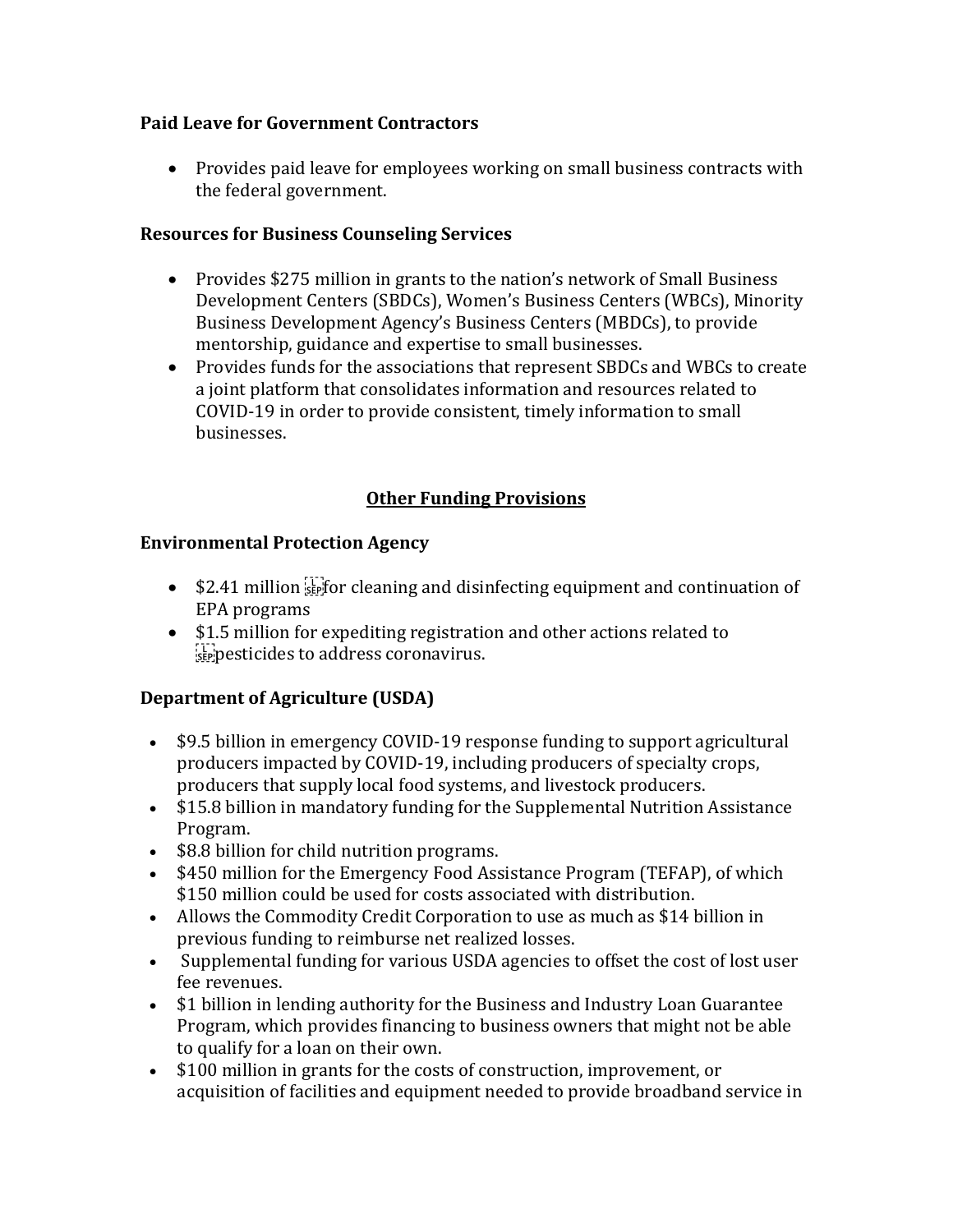eligible rural areas

• \$25 million for the Distance Learning Telemedicine and Broadband grants.

# **Department of Homeland Security (DHS)**

- \$45 billion for the Federal Emergency Management Agency's Disaster Relief Fund.
- \$400 million for grants overseen by FEMA.
- \$140.8 million for the Coast Guard.
- \$100 million for the Transportation Security Administration.
- \$178.3 million for other Department needs.
- Delay REAL ID requirements until at least Sept. 30, 2021.
- Extends the Chemical Facility Anti-Terrorism Standards program through July 23, 2020.

# **Department of Labor (DOL)**

- \$360 million for the Labor Department, of which \$345 million would be for the Employment and Training Administration.
- The funds are to support programs that provide training and supportive services for dislocated workers, seniors, migrant farmworkers, and homeless veterans.

# **Department of Transportation (DOT)**

- \$25 billion for Federal Transit Administration grants that could be used for operating expenses relating to the coronavirus, including lost revenue, purchasing personal protective equipment, and preventative maintenance and cleaning.
- \$10 billion for the Federal Aviation Administration's Airport Improvement Program.
- [\\$1 billion for Amtrak,](https://www.bgov.com/core/news_articles/Q7RGUET1UM0W) including \$526 million for National Network Grants and \$492 million for Northeast Corridor Grants.

# **Department of the Interior**

- \$453 million for the Bureau of Indian Affairs to deep clean facilities, purchase equipment to improve teleworking, and purchase personal protective equipment and \$69 million to the Bureau of Indian Education for similar activities.
- \$158.4 million for supplies and equipment to clean buildings and public areas supporting law enforcement and emergency management operations.
- \$55 million for Insular Affairs to assist U.S. territories.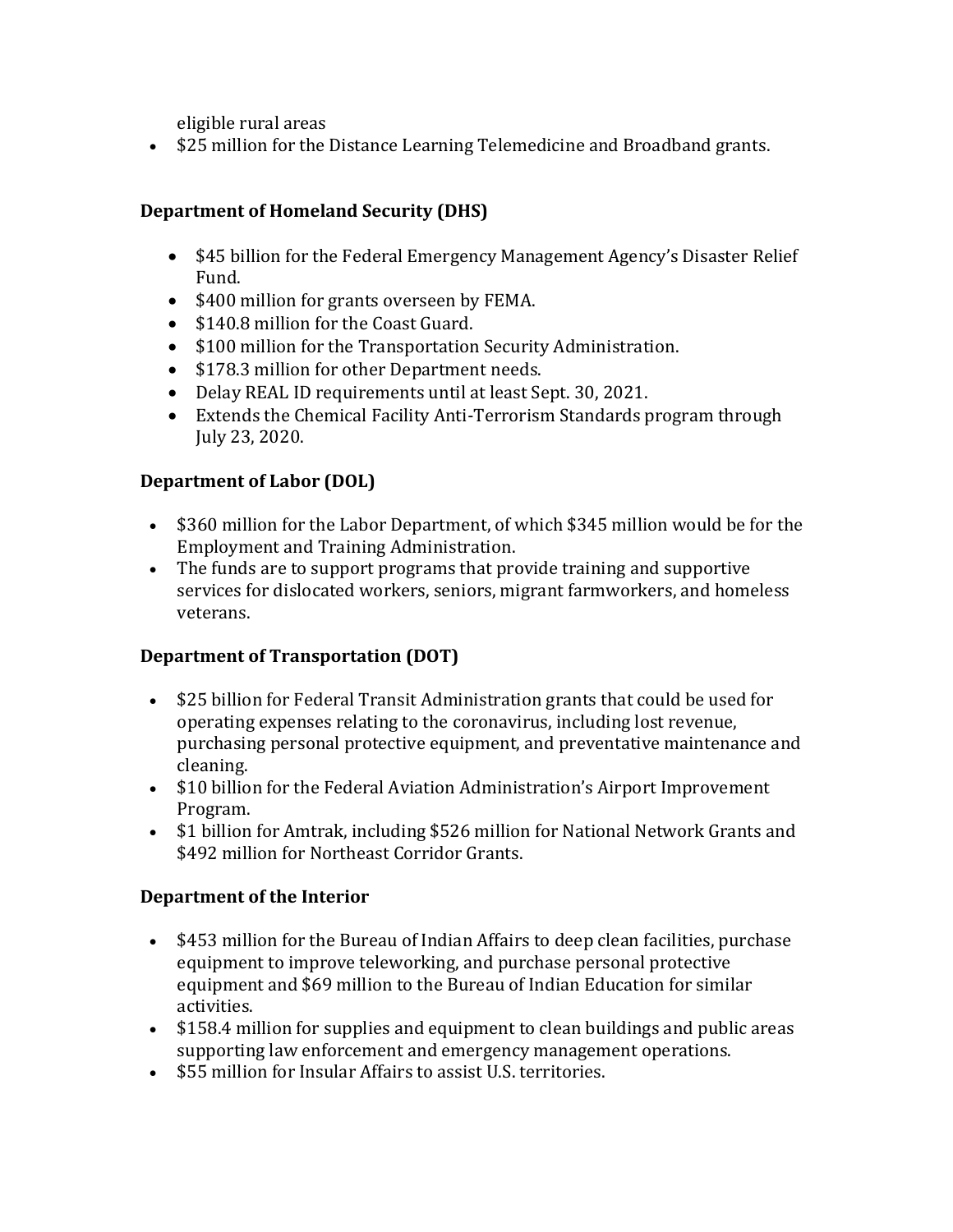### **Department of State**

- \$350 million for migration and refugee assistance.
- \$324 million for diplomatic programs.
- \$258 million for international disaster assistance.
- \$88 million for the Peace Corps.
- Allows the State Department to provide medical services for U.S. citizens, nationals, and permanent residents abroad, as well as third-country nationals connected to them or to U.S. missions abroad if they're unable to obtain such help.
- Allows the State Department and the U.S. Agency for International Development to offer additional paid leave to employees relating to the coronavirus, which would be retroactive to leave provided since Jan. 29 and extend through Sept. 30, 2022.
- Authorizes \$3 billion for the World Bank's International Development Association, \$7.3 billion for the African Development Bank, and \$513.9 million for the African Development Fund.
- Authorizes increasing the International Finance Corporation's capital stock and supporting borrowing at the International Monetary Fund.

# **Department of Energy**

- Extends through fiscal 2022 the Energy Department's authority to draw down and sell crude oil from the Strategic Petroleum Reserve (SPR) and to deposit the proceeds into the Energy Security and Infrastructure Modernization Fund.
- Spreads over three years a requirement in the fiscal 2020 appropriations law to sell \$450 million from the SPR to fund the reserve's Life Extension II project.
- \$100 million for the department's Office of Science.

# **Army Corps of Engineers (ACOE)**

- \$70 million for the Army Corps of Engineers.
- Changes the treatment of money appropriated from the Harbor Maintenance Trust Fund on January 1, 2021, or the enactment of a new water resources development act, whichever occurs first.

#### **Health and Human Services (HHS) Department**

• \$100 billion for the Public Health and Social Services Emergency Fund to reimburse eligible health-care providers for health-care expenses or lost revenue directly attributable to the coronavirus.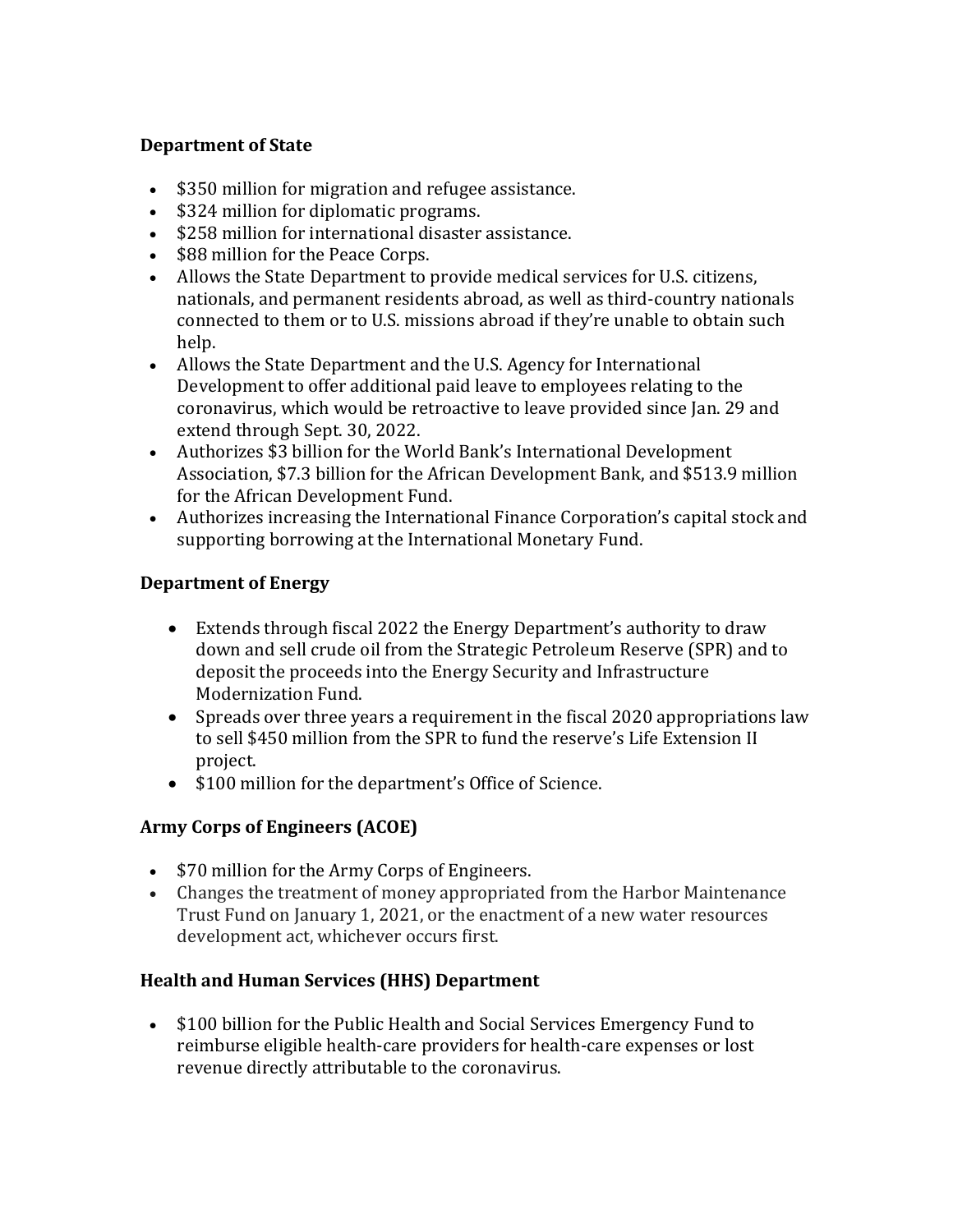- \$27 billion for the Public Health and Social Services Emergency Fund for coronavirus preparation and response, such as vaccines, countermeasures, and medical surge capacity.
- \$4.3 billion for the Centers for Disease Control and Prevention, of which at least \$1.5 billion would be provided to state, local, and tribal entities.
- \$500 million for global disease detection and response and \$500 million for public health data surveillance and analytics infrastructure.
- \$3.5 billion for the Administration for Children and Families (ACF) Child Care and Development Block Grant.
- \$1.87 billion for ACF's children and families services programs, which includes \$1 billion for the Community Services Block Grant and \$750 million for Head Start.
- \$1.03 billion for the Indian Health Service, which could be used for surveillance, testing capacity, community health representatives, public health support, telehealth, and other activities.
- \$955 million for aging and disability programs operated by the Administration for Community Living.
- \$945 million for the National Institutes of Health, including \$706 million for the National Institute of Allergy and Infectious Diseases.
- \$900 million for the ACF Low-Income Home Energy Assistance Program.
- \$425 million for the Substance Abuse and Mental Health Services Administration, of which \$250 million would go to Certified Community Behavioral Health Clinics.
- \$275 million for the Public Health and Social Services Emergency Fund for other health needs, including \$90 million for the Ryan White HIV/AIDS Program.
- \$200 million for the Centers for Medicare and Medicaid Services program management account.
- \$80 million for the Food and Drug Administration for countermeasure development, advanced product manufacturing, and supply monitoring.
- Requires labs that run coronavirus test to report the results from each test to HHS during the emergency period.

# **Department of Defense**

- \$3.81 billion for the Defense Health Program to respond to the coronavirus.
- \$1.9 billion for various service branch Operation and Maintenance accounts.
- \$1.45 billion for working capital funds.
- \$1.1 billion for TRICARE contracts under the Defense Health Program.
- \$1 billion for procurement expenses incurred under the Defense Production Act.
- \$746.6 million for Army National Guard personnel.
- \$482.1 million for Air Force National Guard personnel.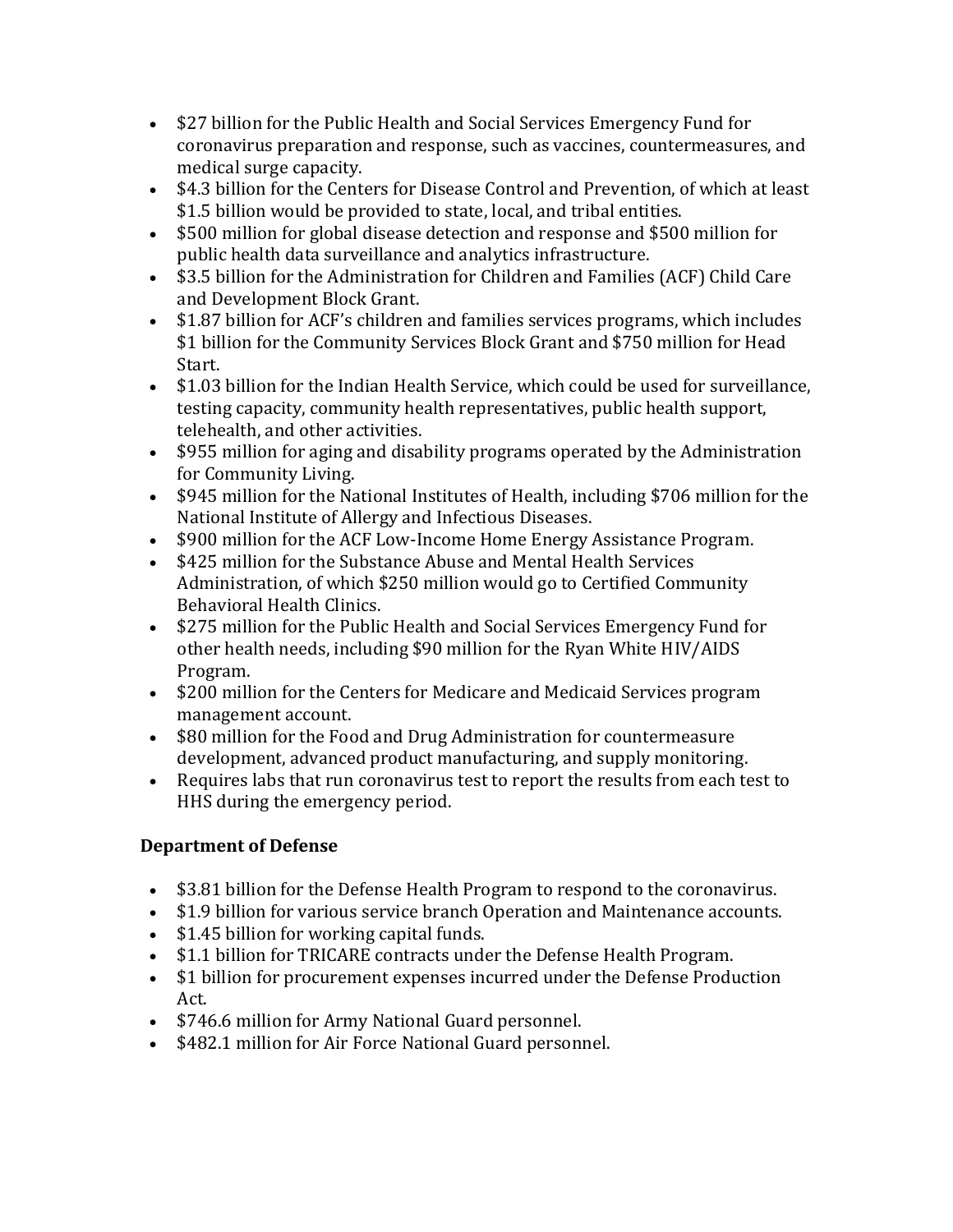### **Department of Education**

- \$30.8 billion to create an Education Stabilization Fund relating to the coronavirus.
- Provide \$100 million for "Safe Schools and Citizenship Education," which could be used by elementary, secondary, and post-secondary schools for cleaning affected schools, counseling, and distance learning.

# **Veterans Affairs Department**

- \$14.4 billion for medical services.
- \$2.15 billion for information technology systems.
- \$2.1 billion for medical community care.
- \$606 million for medical facilities.
- \$150 million for grants for construction of state extended care facilities.
- \$100 million for Medical Support and Compliance.

### **Department of Housing and Urban Development**

- \$5 billion for the Community Development Fund, which funds the Community Development Block Grant program.
- \$4 billion for Homeless Assistance Grants.
- \$1.25 billion for tenant-based rental assistance.
- \$1 billion for project-based rental assistance.
- \$685 million for the Public Housing Operating Fund.
- \$300 million for Native American Programs.

#### **Funding for Other Agencies and Programs**

- \$1.9 billion for the Commerce Department. Most of that amount, \$1.5 billion, would be provided to the Economic Development Administration to respond to "economic injury" resulting from the coronavirus outbreak.
- \$1 billion for the Justice Department, including \$850 million for state and local law enforcement assistance.
- \$562 million for Small Business Administration disaster loans.
- \$400 million for election security grants that would be distributed by the Election Assistance Commission.
- \$300 million for the Social Security Administration.
- \$275 million for the General Services Administration Federal Buildings Fund.
- \$250 million for the Internal Revenue Service to cover costs associated with delaying tax filing deadlines and implementing tax changes under the second coronavirus measure.
- \$200 million for the Federal Communications Commission, to help health-care providers with telecommunications services, information services, and devices to enable telemedicine and other activities.